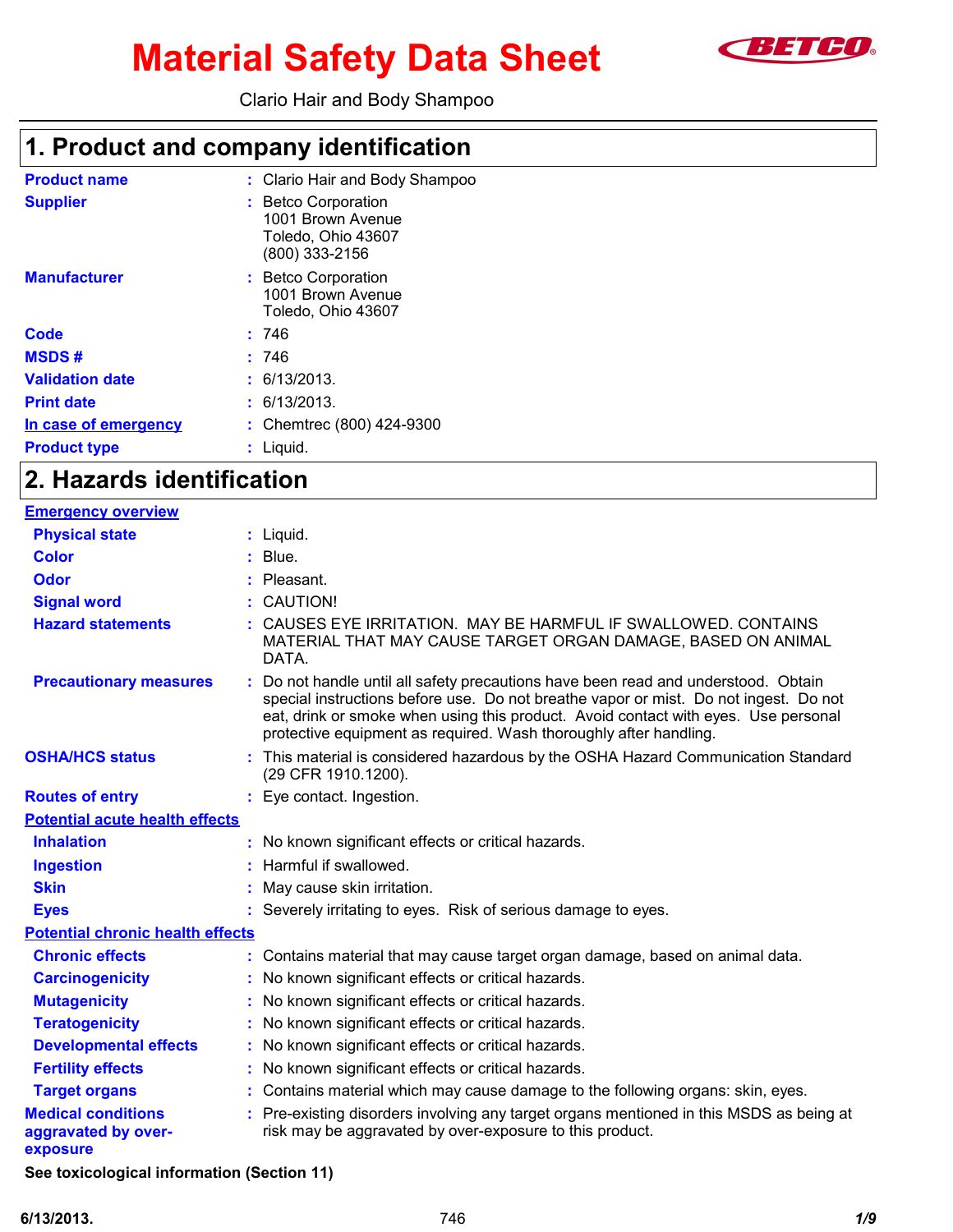## **3. Composition/information on ingredients**

| <b>Name</b>                                                                    | <b>CAS number</b> | $\frac{9}{6}$ |
|--------------------------------------------------------------------------------|-------------------|---------------|
| sodium dodecyl sulphate                                                        | 151-21-3          | $1 - 5$       |
| Sodium lauryl ether sulfate                                                    | 9004-82-4         | $1 - 5$       |
| 1-Propanaminium, 3-amino-N-(carboxymethyl)-N,N-dimethyl-, N-coco acyl derivs., | 61789-40-0        | $1 - 5$       |
| hydroxides, inner salts                                                        |                   |               |
| <b> ETHYL ALCOHOL</b>                                                          | 64-17-5           | $0.1 - 1$     |

**There are no additional ingredients present which, within the current knowledge of the supplier and in the concentrations applicable, are classified as hazardous to health or the environment and hence require reporting in this section.**

### **4. First aid measures**

| Eye contact                       | Check for and remove any contact lenses. Immediately flush eyes with plenty of water<br>for at least 15 minutes, occasionally lifting the upper and lower eyelids. Get medical<br>attention immediately. In case of contact with eyes, rinse immediately with plenty of<br>water.                                                                                                                             |
|-----------------------------------|---------------------------------------------------------------------------------------------------------------------------------------------------------------------------------------------------------------------------------------------------------------------------------------------------------------------------------------------------------------------------------------------------------------|
| <b>Skin contact</b>               | Wash skin surfaces thoroughly after contact. Wash clothing before reuse. Clean shoes<br>thoroughly before reuse. Get medical attention if irritation develops.                                                                                                                                                                                                                                                |
| <b>Inhalation</b>                 | Move exposed person to fresh air. If not breathing, if breathing is irregular or if<br>respiratory arrest occurs, provide artificial respiration or oxygen by trained personnel.<br>Loosen tight clothing such as a collar, tie, belt or waistband. Get medical attention<br>immediately.                                                                                                                     |
| <b>Ingestion</b>                  | Wash out mouth with water. Do not induce vomiting unless directed to do so by medical<br>personnel. Never give anything by mouth to an unconscious person. Get medical<br>attention immediately.                                                                                                                                                                                                              |
| <b>Protection of first-aiders</b> | No action shall be taken involving any personal risk or without suitable training. If it is<br>suspected that fumes are still present, the rescuer should wear an appropriate mask or<br>self-contained breathing apparatus. It may be dangerous to the person providing aid to<br>give mouth-to-mouth resuscitation. Wash contaminated clothing thoroughly with water<br>before removing it, or wear gloves. |
| <b>Notes to physician</b>         | : No specific treatment. Treat symptomatically. Contact poison treatment specialist<br>immediately if large quantities have been ingested or inhaled.                                                                                                                                                                                                                                                         |

## **5. Fire-fighting measures**

|                                                          | Flammability of the product : In a fire or if heated, a pressure increase will occur and the container may burst.                                                                                   |
|----------------------------------------------------------|-----------------------------------------------------------------------------------------------------------------------------------------------------------------------------------------------------|
| <b>Extinguishing media</b>                               |                                                                                                                                                                                                     |
| <b>Suitable</b>                                          | : Use an extinguishing agent suitable for the surrounding fire.                                                                                                                                     |
| <b>Not suitable</b>                                      | : None known.                                                                                                                                                                                       |
| <b>Special exposure hazards</b>                          | : Promptly isolate the scene by removing all persons from the vicinity of the incident if<br>there is a fire. No action shall be taken involving any personal risk or without suitable<br>training. |
| <b>Hazardous thermal</b><br>decomposition products       | : Decomposition products may include the following materials:<br>carbon dioxide<br>carbon monoxide<br>sulfur oxides<br>metal oxide/oxides                                                           |
| <b>Special protective</b><br>equipment for fire-fighters | : Fire-fighters should wear appropriate protective equipment and self-contained breathing<br>apparatus (SCBA) with a full face-piece operated in positive pressure mode.                            |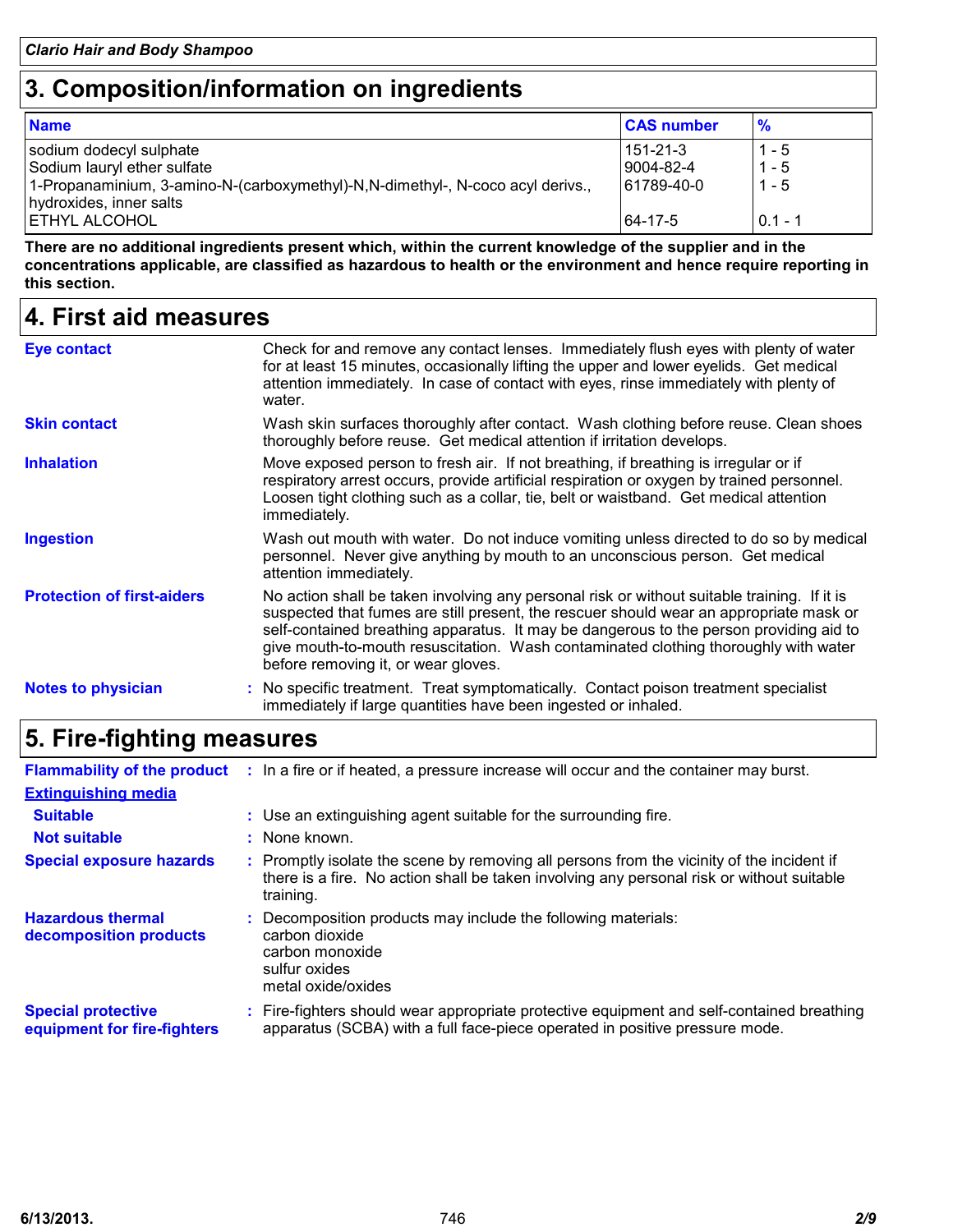### **6. Accidental release measures**

| <b>Personal precautions</b>      | : No action shall be taken involving any personal risk or without suitable training.<br>Evacuate surrounding areas. Keep unnecessary and unprotected personnel from<br>entering. Do not touch or walk through spilled material. Avoid breathing vapor or mist.<br>Provide adequate ventilation. Wear appropriate respirator when ventilation is<br>inadequate. Put on appropriate personal protective equipment (see Section 8).                                                                                                                                                                                                                                                                             |
|----------------------------------|--------------------------------------------------------------------------------------------------------------------------------------------------------------------------------------------------------------------------------------------------------------------------------------------------------------------------------------------------------------------------------------------------------------------------------------------------------------------------------------------------------------------------------------------------------------------------------------------------------------------------------------------------------------------------------------------------------------|
| <b>Environmental precautions</b> | : Avoid dispersal of spilled material and runoff and contact with soil, waterways, drains<br>and sewers. Inform the relevant authorities if the product has caused environmental<br>pollution (sewers, waterways, soil or air).                                                                                                                                                                                                                                                                                                                                                                                                                                                                              |
| <b>Methods for cleaning up</b>   |                                                                                                                                                                                                                                                                                                                                                                                                                                                                                                                                                                                                                                                                                                              |
| <b>Small spill</b>               | : Stop leak if without risk. Move containers from spill area. Dilute with water and mop up<br>if water-soluble. Alternatively, or if water-insoluble, absorb with an inert dry material and<br>place in an appropriate waste disposal container. Dispose of via a licensed waste<br>disposal contractor.                                                                                                                                                                                                                                                                                                                                                                                                     |
| <b>Large spill</b>               | : Stop leak if without risk. Move containers from spill area. Approach release from<br>upwind. Prevent entry into sewers, water courses, basements or confined areas. Wash<br>spillages into an effluent treatment plant or proceed as follows. Contain and collect<br>spillage with non-combustible, absorbent material e.g. sand, earth, vermiculite or<br>diatomaceous earth and place in container for disposal according to local regulations<br>(see section 13). Dispose of via a licensed waste disposal contractor. Contaminated<br>absorbent material may pose the same hazard as the spilled product. Note: see section<br>1 for emergency contact information and section 13 for waste disposal. |

### **7. Handling and storage**

Store in accordance with local regulations. Store in original container protected from **:** direct sunlight in a dry, cool and well-ventilated area, away from incompatible materials (see section 10) and food and drink. Keep container tightly closed and sealed until ready for use. Containers that have been opened must be carefully resealed and kept upright to prevent leakage. Do not store in unlabeled containers. Use appropriate containment to avoid environmental contamination. Put on appropriate personal protective equipment (see Section 8). Eating, drinking and **:** smoking should be prohibited in areas where this material is handled, stored and processed. Workers should wash hands and face before eating, drinking and smoking. Remove contaminated clothing and protective equipment before entering eating areas. Avoid exposure - obtain special instructions before use. Do not get in eyes or on skin or clothing. Do not ingest. Avoid breathing vapor or mist. If during normal use the material presents a respiratory hazard, use only with adequate ventilation or wear appropriate respirator. Keep in the original container or an approved alternative made from a compatible material, kept tightly closed when not in use. Empty containers retain product residue and can be hazardous. Do not reuse container. **Handling Storage**

### **8. Exposure controls/personal protection**

| Ingredient                                  | <b>Exposure limits</b>                                                                                                                                                                    |  |
|---------------------------------------------|-------------------------------------------------------------------------------------------------------------------------------------------------------------------------------------------|--|
| ETHYL ALCOHOL                               | ACGIH TLV (United States, 2/2010).                                                                                                                                                        |  |
|                                             | STEL: 1000 ppm 15 minute(s).                                                                                                                                                              |  |
|                                             | OSHA PEL 1989 (United States, 3/1989).                                                                                                                                                    |  |
|                                             | TWA: $1000$ ppm 8 hour(s).                                                                                                                                                                |  |
|                                             | TWA: $1900$ mg/m <sup>3</sup> 8 hour(s).                                                                                                                                                  |  |
|                                             | NIOSH REL (United States, 6/2009).                                                                                                                                                        |  |
|                                             | TWA: 1000 ppm 10 hour(s).                                                                                                                                                                 |  |
|                                             | TWA: 1900 mg/m <sup>3</sup> 10 hour(s).                                                                                                                                                   |  |
|                                             | OSHA PEL (United States, 6/2010).                                                                                                                                                         |  |
|                                             | TWA: 1000 ppm 8 hour(s).                                                                                                                                                                  |  |
|                                             | TWA: 1900 mg/m <sup>3</sup> 8 hour(s).                                                                                                                                                    |  |
| <b>Recommended monitoring</b><br>procedures | : If this product contains ingredients with exposure limits, personal, workplace atmosphere<br>or biological monitoring may be required to determine the effectiveness of the ventilation |  |

or biological monitoring may be required to determine the effectiveness of the ventilation or other control measures and/or the necessity to use respiratory protective equipment.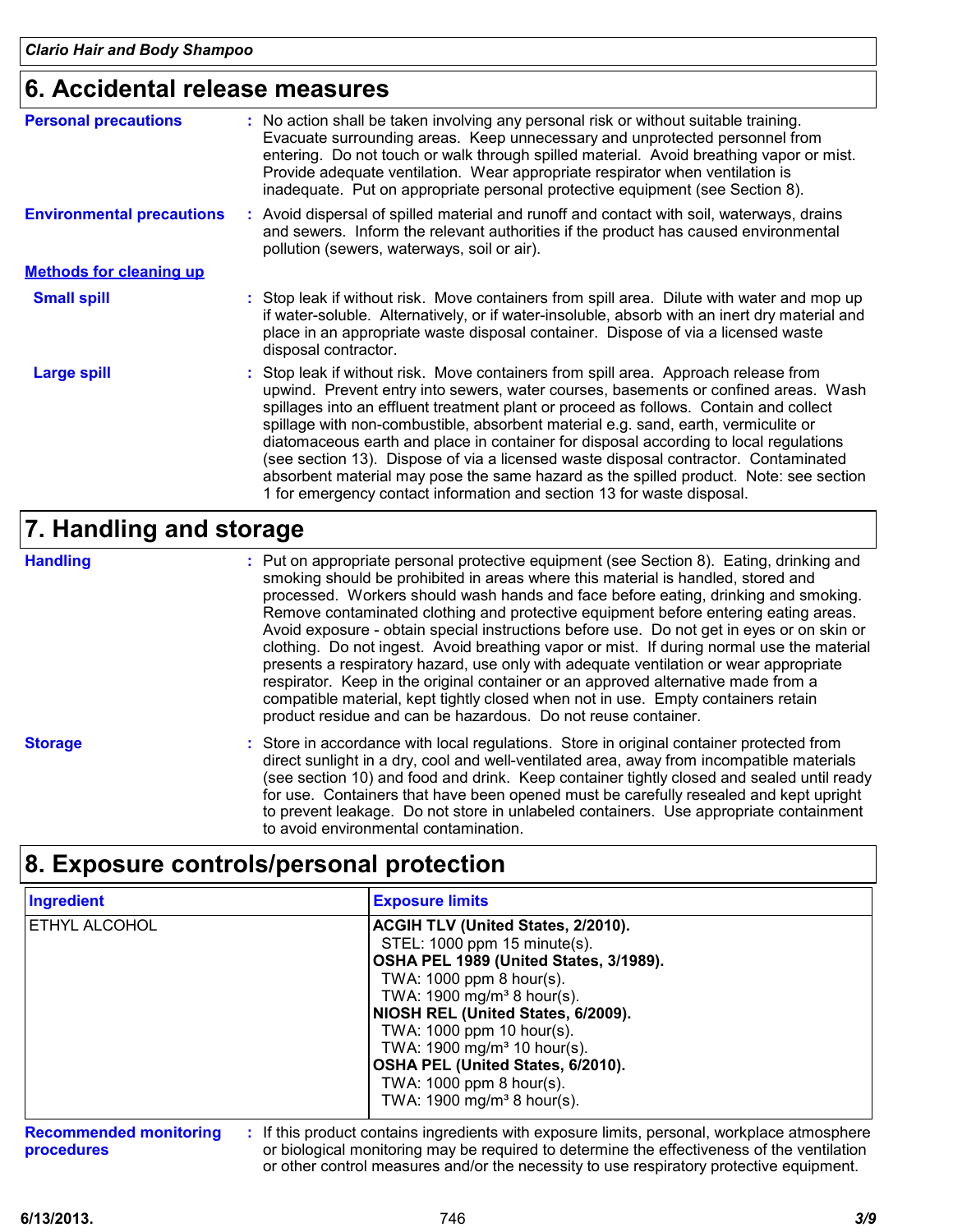## **8. Exposure controls/personal protection**

| <b>Engineering measures</b>               | : If user operations generate dust, fumes, gas, vapor or mist, use process enclosures,<br>local exhaust ventilation or other engineering controls to keep worker exposure to<br>airborne contaminants below any recommended or statutory limits.                                                                                                                                                  |
|-------------------------------------------|---------------------------------------------------------------------------------------------------------------------------------------------------------------------------------------------------------------------------------------------------------------------------------------------------------------------------------------------------------------------------------------------------|
| <b>Hygiene measures</b>                   | : Wash hands, forearms and face thoroughly after handling chemical products, before<br>eating, smoking and using the lavatory and at the end of the working period. Appropriate<br>techniques should be used to remove potentially contaminated clothing. Wash<br>contaminated clothing before reusing. Ensure that eyewash stations and safety showers<br>are close to the workstation location. |
| <b>Personal protection</b>                |                                                                                                                                                                                                                                                                                                                                                                                                   |
| <b>Respiratory</b>                        | : Use a properly fitted, air-purifying or air-fed respirator complying with an approved<br>standard if a risk assessment indicates this is necessary. Respirator selection must be<br>based on known or anticipated exposure levels, the hazards of the product and the safe<br>working limits of the selected respirator.                                                                        |
| <b>Hands</b>                              | : Chemical-resistant, impervious gloves complying with an approved standard should be<br>worn at all times when handling chemical products if a risk assessment indicates this is<br>necessary.                                                                                                                                                                                                   |
| <b>Eyes</b>                               | : Safety eyewear complying with an approved standard should be used when a risk<br>assessment indicates this is necessary to avoid exposure to liquid splashes, mists or<br>dusts.                                                                                                                                                                                                                |
| <b>Skin</b>                               | : Personal protective equipment for the body should be selected based on the task being<br>performed and the risks involved and should be approved by a specialist before handling<br>this product.                                                                                                                                                                                               |
| <b>Environmental exposure</b><br>controls | : Emissions from ventilation or work process equipment should be checked to ensure they<br>comply with the requirements of environmental protection legislation. In some cases,<br>fume scrubbers, filters or engineering modifications to the process equipment will be<br>necessary to reduce emissions to acceptable levels.                                                                   |

## **9. Physical and chemical properties**

| <b>Physical state</b>            | : Liquid.                                                                  |
|----------------------------------|----------------------------------------------------------------------------|
| <b>Flash point</b>               | : Closed cup: >100°C (>212°F) [Product does not sustain combustion.]       |
| <b>Color</b>                     | $\therefore$ Blue.                                                         |
| <b>Odor</b>                      | $:$ Pleasant.                                                              |
| pH                               | $: 5.5 \text{ to } 6.5$                                                    |
| <b>Relative density</b>          | : 1.01                                                                     |
| <b>Dispersibility properties</b> | : Easily dispersible in the following materials: cold water and hot water. |
| <b>Solubility</b>                | : Easily soluble in the following materials: cold water and hot water.     |

## **10. Stability and reactivity**

| <b>Chemical stability</b>                    | : The product is stable.                                                                                  |
|----------------------------------------------|-----------------------------------------------------------------------------------------------------------|
| <b>Conditions to avoid</b>                   | : No specific data.                                                                                       |
| <b>Incompatible materials</b>                | : No specific data.                                                                                       |
| <b>Hazardous decomposition</b><br>products   | : Under normal conditions of storage and use, hazardous decomposition products should<br>not be produced. |
| <b>Possibility of hazardous</b><br>reactions | : Under normal conditions of storage and use, hazardous reactions will not occur.                         |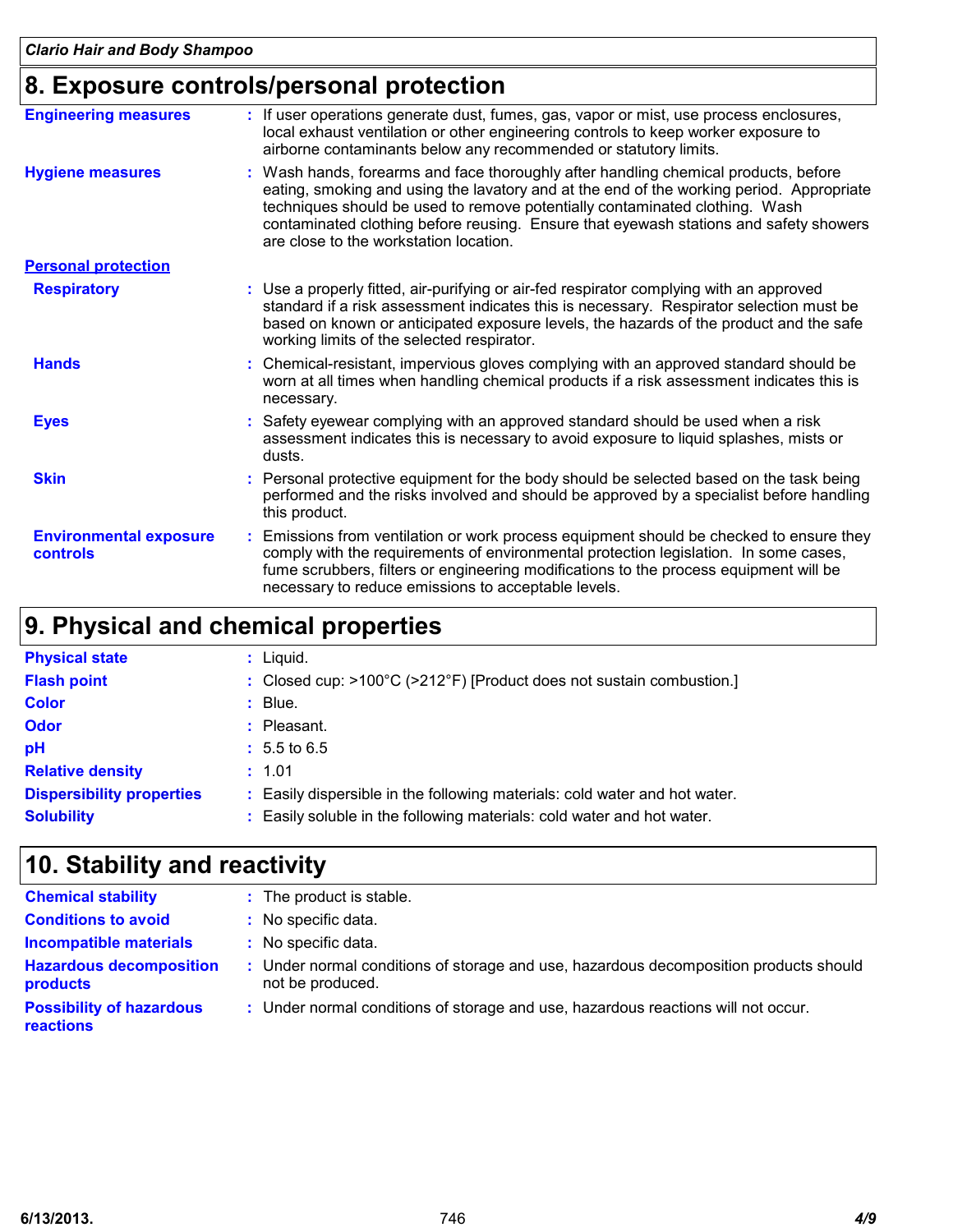## **11. Toxicological information**

### **Acute toxicity**

| <b>Product/ingredient name</b>                             | <b>Result</b>                   | <b>Species</b> | <b>Dose</b>  |                         | <b>Exposure</b>    |  |
|------------------------------------------------------------|---------------------------------|----------------|--------------|-------------------------|--------------------|--|
| ETHYL ALCOHOL                                              | LC50 Inhalation Dusts and mists | Rat            |              | 124700 mg/m3            | 4 hours            |  |
|                                                            | LD50 Oral                       | Rat            |              | >1000 mg/kg             |                    |  |
| Sodium lauryl ether sulfate                                | LD50 Oral                       | Rat            |              | 1600 mg/kg              |                    |  |
| sodium dodecyl sulphate                                    | LD50 Oral                       | Rat            |              | 1288 mg/kg              |                    |  |
| <b>Conclusion/Summary</b>                                  | : Not available.                |                |              |                         |                    |  |
| <b>Chronic toxicity</b>                                    |                                 |                |              |                         |                    |  |
| <b>Conclusion/Summary</b>                                  | : Not available.                |                |              |                         |                    |  |
| <b>Irritation/Corrosion</b>                                |                                 |                |              |                         |                    |  |
| <b>Product/ingredient name</b>                             | <b>Result</b>                   | <b>Species</b> | <b>Score</b> | <b>Exposure</b>         | <b>Observation</b> |  |
| ETHYL ALCOHOL                                              | Eyes - Mild irritant            | Rabbit         |              | 24 hours 500            |                    |  |
|                                                            |                                 |                |              | milligrams              |                    |  |
|                                                            | Eyes - Moderate irritant        | Rabbit         |              | 0.066666667             |                    |  |
|                                                            |                                 |                |              | minutes 100             |                    |  |
|                                                            |                                 |                |              | milligrams              |                    |  |
|                                                            | Eyes - Moderate irritant        | Rabbit         |              | 100<br>microliters      |                    |  |
|                                                            |                                 | Rabbit         |              | 500                     |                    |  |
|                                                            | Eyes - Severe irritant          |                |              | milligrams              |                    |  |
|                                                            | Skin - Mild irritant            | Rabbit         |              | 400                     |                    |  |
|                                                            |                                 |                |              | milligrams              |                    |  |
|                                                            | Skin - Moderate irritant        | Rabbit         |              | 24 hours 20             |                    |  |
|                                                            |                                 |                |              | milligrams              |                    |  |
| Sodium lauryl ether sulfate                                | Eyes - Moderate irritant        | Rabbit         |              | 24 hours 20             |                    |  |
|                                                            |                                 |                |              | milligrams              |                    |  |
|                                                            | Eyes - Severe irritant          | Rabbit         |              | 24 hours 100            |                    |  |
|                                                            |                                 |                |              | microliters             |                    |  |
|                                                            | Skin - Moderate irritant        | Rabbit         |              | 24 hours 25             |                    |  |
|                                                            |                                 |                |              | milligrams              |                    |  |
|                                                            | Skin - Severe irritant          | Rabbit         |              | 24 hours 500            |                    |  |
|                                                            |                                 |                |              | milligrams              |                    |  |
| 1-Propanaminium, 3-amino-                                  | Eyes - Severe irritant          | Rabbit         |              | 24 hours 100            |                    |  |
| N-(carboxymethyl)-N,N-                                     |                                 |                |              | microliters             |                    |  |
| dimethyl-, N-coco acyl derivs.,<br>hydroxides, inner salts |                                 |                |              |                         |                    |  |
| sodium dodecyl sulphate                                    | Eyes - Mild irritant            | Rabbit         |              | 250                     |                    |  |
|                                                            |                                 |                |              | Micrograms              |                    |  |
|                                                            | Eyes - Moderate irritant        | Rabbit         |              | 24 hours 100            |                    |  |
|                                                            |                                 |                |              | milligrams              |                    |  |
|                                                            | Eyes - Moderate irritant        | Rabbit         |              | 10 milligrams           |                    |  |
|                                                            | Skin - Mild irritant            | Dog            |              | 24 hours 25             |                    |  |
|                                                            |                                 |                |              | milligrams              |                    |  |
|                                                            | Skin - Mild irritant            | Guinea pig     |              | 24 hours 25             |                    |  |
|                                                            |                                 |                |              | milligrams              |                    |  |
|                                                            | Skin - Mild irritant            | Human          |              | 2 hours 2               |                    |  |
|                                                            |                                 |                |              | Percent                 |                    |  |
|                                                            | Skin - Mild irritant            | Human          |              | 504 hours 0.3           |                    |  |
|                                                            |                                 |                |              | Percent                 |                    |  |
|                                                            | Skin - Mild irritant            | Human          |              | 24 hours 0.06           |                    |  |
|                                                            |                                 |                |              | Percent                 |                    |  |
|                                                            | Skin - Mild irritant            | Human          |              | 22 hours 10             |                    |  |
|                                                            | Skin - Mild irritant            | Human          |              | Percent<br>47 hours 0.5 |                    |  |
|                                                            |                                 |                |              | Percent                 |                    |  |
|                                                            | Skin - Mild irritant            | Human          |              | 18 hours 2              |                    |  |
|                                                            |                                 |                |              | Percent                 |                    |  |
|                                                            | Skin - Moderate irritant        | Human          |              | 48 hours 3              |                    |  |
|                                                            |                                 |                |              |                         |                    |  |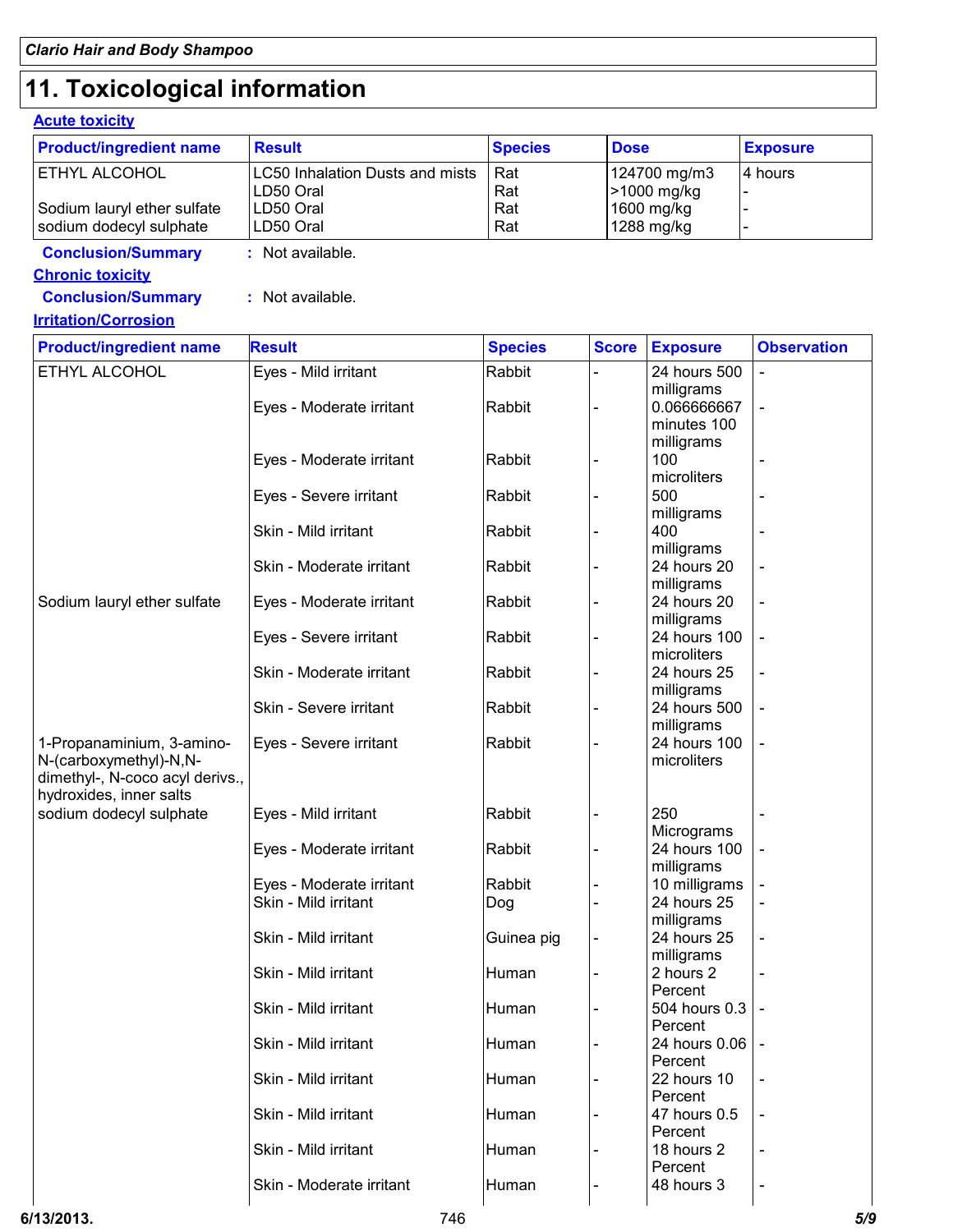## **11. Toxicological information**

|                                | Skin - Moderate irritant |             | <b>Human</b>   |              | Percent<br>24 hours 0.1<br>Percent |                          |
|--------------------------------|--------------------------|-------------|----------------|--------------|------------------------------------|--------------------------|
|                                | Skin - Moderate irritant |             | Mouse          |              | 24 hours 25<br>milligrams          |                          |
|                                | Skin - Mild irritant     |             | Pig            |              | 24 hours 25<br>milligrams          | $\blacksquare$           |
|                                | Skin - Mild irritant     |             | Rabbit         |              | 24 hours 50<br>milligrams          | $\overline{\phantom{a}}$ |
|                                | Skin - Moderate irritant |             | Rabbit         |              | 24 hours 25<br>milligrams          |                          |
| <b>Conclusion/Summary</b>      | : Not available.         |             |                |              |                                    |                          |
|                                |                          |             |                |              |                                    |                          |
| <b>Sensitizer</b>              |                          |             |                |              |                                    |                          |
| <b>Conclusion/Summary</b>      | : Not available.         |             |                |              |                                    |                          |
| <b>Carcinogenicity</b>         |                          |             |                |              |                                    |                          |
| <b>Conclusion/Summary</b>      | : Not available.         |             |                |              |                                    |                          |
| <b>Classification</b>          |                          |             |                |              |                                    |                          |
| <b>Product/ingredient name</b> | <b>ACGIH</b>             | <b>IARC</b> | <b>EPA</b>     | <b>NIOSH</b> | <b>NTP</b>                         | <b>OSHA</b>              |
| ETHYL ALCOHOL                  | A3                       | 1           | $\blacksquare$ |              | $\overline{\phantom{0}}$           | $\blacksquare$           |
| <b>Mutagenicity</b>            |                          |             |                |              |                                    |                          |
| <b>Conclusion/Summary</b>      | : Not available.         |             |                |              |                                    |                          |
| <b>Teratogenicity</b>          |                          |             |                |              |                                    |                          |
| <b>Conclusion/Summary</b>      | : Not available.         |             |                |              |                                    |                          |
| <b>Reproductive toxicity</b>   |                          |             |                |              |                                    |                          |

## **12. Ecological information**

- **Ecotoxicity :** No known significant effects or critical hazards.
- **Aquatic ecotoxicity**

| <b>Product/ingredient name</b> | <b>Result</b>                       | <b>Species</b>                                                    | <b>Exposure</b> |
|--------------------------------|-------------------------------------|-------------------------------------------------------------------|-----------------|
| <b>ETHYL ALCOHOL</b>           | Acute EC50 17.921 mg/L Marine water | Algae - Ulva pertusa                                              | 96 hours        |
|                                | Acute EC50 2000 ug/L Fresh water    | Daphnia - Daphnia magna                                           | 48 hours        |
|                                | Acute LC50 25500 ug/L Marine water  | Crustaceans - Artemia<br>franchiscana - Larvae                    | 48 hours        |
|                                | Acute LC50 42000 ug/L Fresh water   | Fish - Oncorhynchus mykiss                                        | 4 days          |
|                                | Chronic NOEC 0.375 ul/L Fresh water | Fish - Gambusia holbrooki -<br>Larvae - 3 days                    | 12 weeks        |
| Sodium lauryl ether sulfate    | Acute EC50 3.12 mg/L Fresh water    | Crustaceans - Ceriodaphnia<br>dubia - Neonate - < 24 hours        | 48 hours        |
| sodium dodecyl sulphate        | Acute EC50 1200 ug/L Marine water   | Algae - Skeletonema costatum                                      | 96 hours        |
|                                | Acute LC50 900 ug/L Marine water    | Crustaceans - Artemia salina -<br>Adult - 25 days - 3.5 to 4.5 mm | 48 hours        |
|                                | Acute LC50 1400 ug/L Fresh water    | Daphnia - Daphnia pulex -<br><b>Neonate</b>                       | 48 hours        |
|                                | Acute LC50 590 ug/L Fresh water     | Fish - Cirrhinus mrigala - Larvae -<br>2 days - 4.5 mm - 51 mg    | 96 hours        |
|                                | Chronic NOEC 3.2 mg/L Fresh water   | Daphnia - Daphnia magna -<br>Neonate - <24 hours                  | 21 days         |
|                                | Chronic NOEC >1357 ug/L Fresh water | Fish - Pimephales promelas - 7<br>days post-hatch                 | 42 days         |

**Persistence/degradability**

**Conclusion/Summary :** Not available.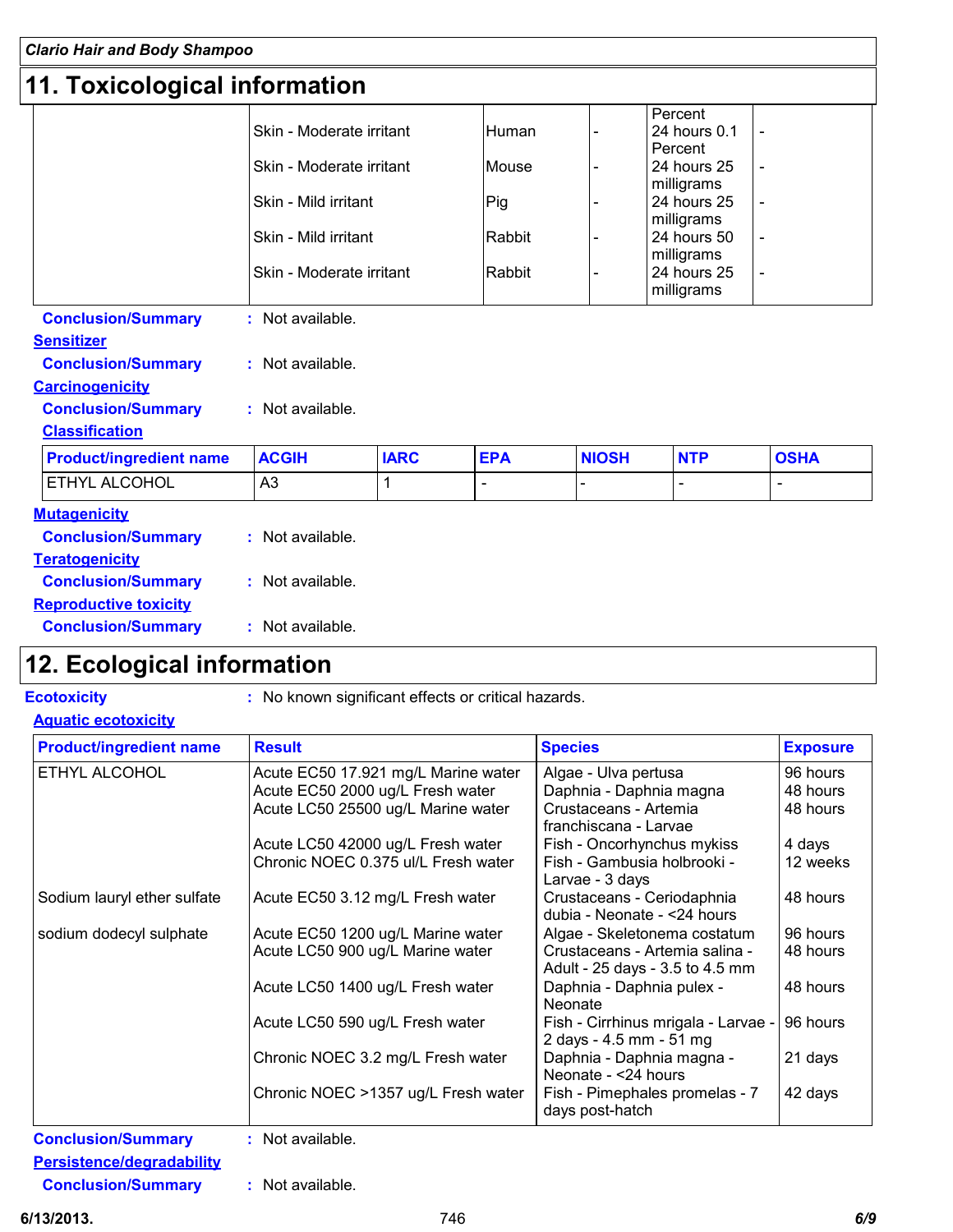### **13. Disposal considerations**

**Waste disposal**

The generation of waste should be avoided or minimized wherever possible. Significant **:** quantities of waste product residues should not be disposed of via the foul sewer but processed in a suitable effluent treatment plant. Dispose of surplus and non-recyclable products via a licensed waste disposal contractor. Disposal of this product, solutions and any by-products should at all times comply with the requirements of environmental protection and waste disposal legislation and any regional local authority requirements. Waste packaging should be recycled. Incineration or landfill should only be considered when recycling is not feasible. This material and its container must be disposed of in a safe way. Care should be taken when handling emptied containers that have not been cleaned or rinsed out. Empty containers or liners may retain some product residues. Avoid dispersal of spilled material and runoff and contact with soil, waterways, drains and sewers.

**Disposal should be in accordance with applicable regional, national and local laws and regulations.**

**Refer to Section 7: HANDLING AND STORAGE and Section 8: EXPOSURE CONTROLS/PERSONAL PROTECTION for additional handling information and protection of employees.**

| 14. Transport information               |                          |                                |                |     |              |                                  |
|-----------------------------------------|--------------------------|--------------------------------|----------------|-----|--------------|----------------------------------|
| <b>Regulatory</b><br><b>information</b> | <b>UN number</b>         | <b>Proper shipping</b><br>name | <b>Classes</b> | PG* | <b>Label</b> | <b>Additional</b><br>information |
| <b>DOT Classification</b>               | <b>Not</b><br>regulated. |                                |                |     |              |                                  |
| <b>TDG Classification</b>               | <b>Not</b><br>regulated. |                                |                |     |              |                                  |
| <b>Mexico</b><br><b>Classification</b>  | <b>Not</b><br>regulated. |                                |                |     |              |                                  |
| <b>ADR/RID Class</b>                    | Not<br>regulated.        |                                |                |     |              |                                  |
| <b>IMDG Class</b>                       | Not<br>regulated.        |                                |                |     |              |                                  |
| <b>IATA-DGR Class</b>                   | <b>Not</b><br>regulated. |                                |                |     |              |                                  |
|                                         |                          |                                |                |     |              |                                  |

### **14. Transport information**

PG\* : Packing group

## **15. Regulatory information**

| <b>HCS Classification</b>                                                        | : Irritating material<br>Target organ effects                                                                                                                                                                                                                                                                                                                                                                  |
|----------------------------------------------------------------------------------|----------------------------------------------------------------------------------------------------------------------------------------------------------------------------------------------------------------------------------------------------------------------------------------------------------------------------------------------------------------------------------------------------------------|
| <b>U.S. Federal regulations</b>                                                  | : TSCA 8(a) IUR Exempt/Partial exemption: Not determined<br>United States inventory (TSCA 8b): Not determined.                                                                                                                                                                                                                                                                                                 |
|                                                                                  | SARA 302/304/311/312 extremely hazardous substances: No products were found.<br>SARA 302/304 emergency planning and notification: No products were found.<br>SARA 302/304/311/312 hazardous chemicals: sodium dodecyl sulphate<br>SARA 311/312 MSDS distribution - chemical inventory - hazard identification:<br>sodium dodecyl sulphate: Immediate (acute) health hazard, Delayed (chronic) health<br>hazard |
|                                                                                  | Clean Water Act (CWA) 311: Formaldehyde                                                                                                                                                                                                                                                                                                                                                                        |
| <b>Clean Air Act Section</b><br>112(b) Hazardous Air<br><b>Pollutants (HAPS)</b> | : Not listed                                                                                                                                                                                                                                                                                                                                                                                                   |
| <b>Clean Air Act Section 602 : Not listed</b><br><b>Class I Substances</b>       |                                                                                                                                                                                                                                                                                                                                                                                                                |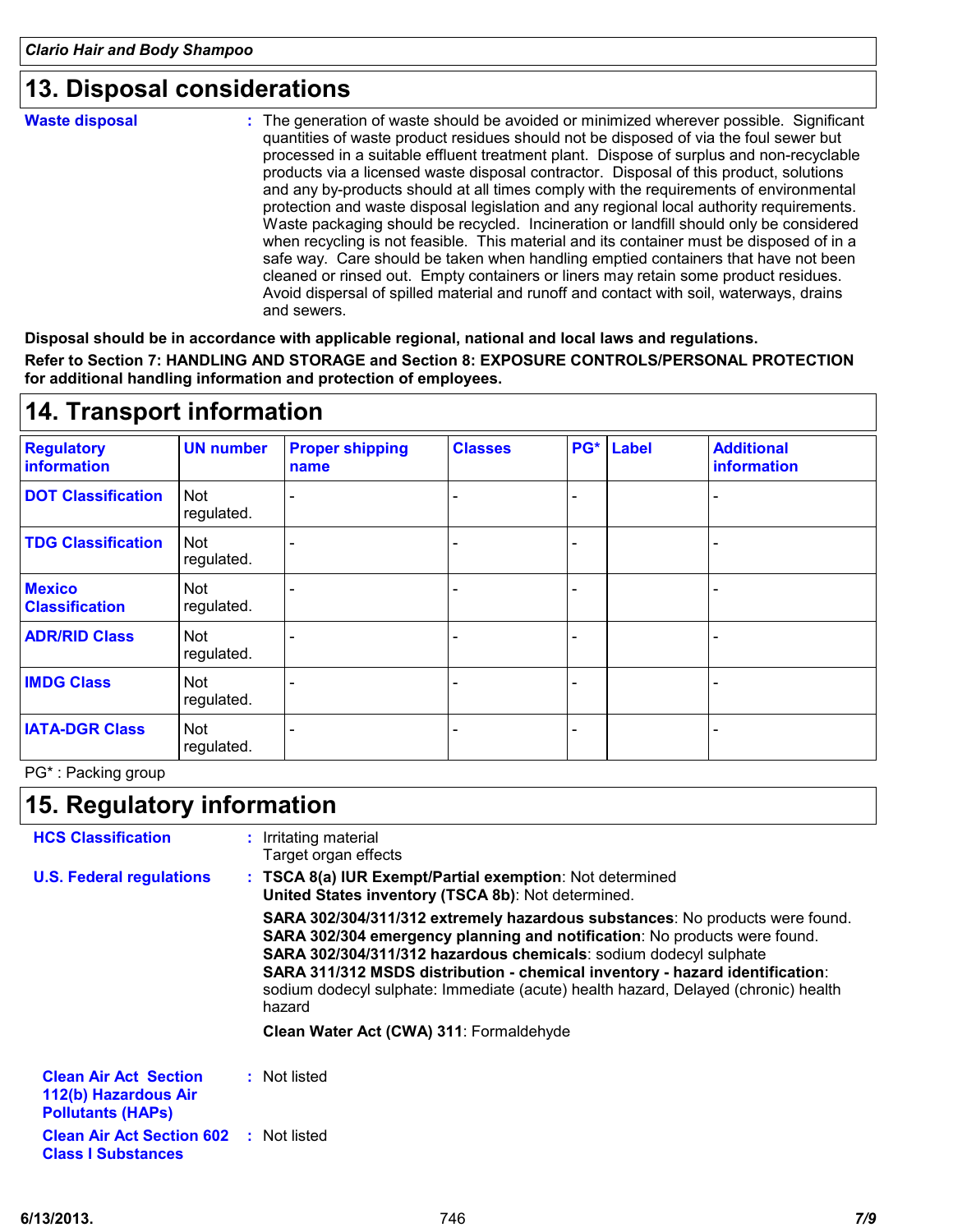## **15. Regulatory information**

| <b>Clean Air Act Section 602</b> : Not listed<br><b>Class II Substances</b> |              |
|-----------------------------------------------------------------------------|--------------|
| <b>DEA List I Chemicals</b><br>(Precursor Chemicals)                        | : Not listed |
| <b>DEA List II Chemicals</b><br>(Essential Chemicals)                       | : Not listed |
|                                                                             |              |

| <b>State regulations</b> |                                                               |
|--------------------------|---------------------------------------------------------------|
| <b>Massachusetts</b>     | : None of the components are listed.                          |
| <b>New York</b>          | : None of the components are listed.                          |
| <b>New Jersey</b>        | : The following components are listed: ETHYL ALCOHOL; ALCOHOL |
| <b>Pennsylvania</b>      | : The following components are listed: DENATURED ALCOHOL      |
|                          |                                                               |

#### **California Prop. 65**

**WARNING:** This product contains less than 0.1% of a chemical known to the State of California to cause cancer. **WARNING:** This product contains a chemical known to the State of California to cause birth defects or other reproductive harm.

|                                              | <b>Ingredient name</b>                                                             |  |              | <b>Cancer</b>                                                        | <b>Reproductive</b>                                                                                                                         | No significant risk<br>level                                | <b>Maximum</b><br>acceptable dosage<br>level |
|----------------------------------------------|------------------------------------------------------------------------------------|--|--------------|----------------------------------------------------------------------|---------------------------------------------------------------------------------------------------------------------------------------------|-------------------------------------------------------------|----------------------------------------------|
|                                              | ETHYL ALCOHOL<br>Formaldehyde                                                      |  |              | No.<br>Yes.                                                          | Yes.<br>No.                                                                                                                                 | No.<br>Yes.                                                 | No.<br>No.                                   |
| : Not determined.<br><b>Canada inventory</b> |                                                                                    |  |              |                                                                      |                                                                                                                                             |                                                             |                                              |
|                                              | <b>International regulations</b>                                                   |  |              |                                                                      |                                                                                                                                             |                                                             |                                              |
|                                              | <b>International lists</b>                                                         |  |              | Japan inventory: Not determined.<br>Korea inventory: Not determined. | : Australia inventory (AICS): Not determined.<br>China inventory (IECSC): Not determined.<br>Philippines inventory (PICCS): Not determined. | New Zealand Inventory of Chemicals (NZIoC): Not determined. |                                              |
|                                              | <b>Chemical Weapons</b><br><b>Convention List Schedule I</b><br><b>Chemicals</b>   |  | : Not listed |                                                                      |                                                                                                                                             |                                                             |                                              |
|                                              | <b>Chemical Weapons</b><br><b>Convention List Schedule</b><br><b>Il Chemicals</b>  |  | : Not listed |                                                                      |                                                                                                                                             |                                                             |                                              |
|                                              | <b>Chemical Weapons</b><br><b>Convention List Schedule</b><br><b>III Chemicals</b> |  | : Not listed |                                                                      |                                                                                                                                             |                                                             |                                              |

## **16. Other information**

| <b>Label requirements</b>                                       | : CAUSES EYE IRRITATION. MAY BE HARMFUL IF SWALLOWED. CONTAINS<br>MATERIAL THAT MAY CAUSE TARGET ORGAN DAMAGE, BASED ON ANIMAL<br>DATA. |         |  |  |
|-----------------------------------------------------------------|-----------------------------------------------------------------------------------------------------------------------------------------|---------|--|--|
| <b>Hazardous Material</b><br><b>Information System (U.S.A.)</b> |                                                                                                                                         |         |  |  |
|                                                                 | <b>Health</b>                                                                                                                           | $\star$ |  |  |
|                                                                 | <b>Flammability</b>                                                                                                                     |         |  |  |

**Physical hazards**

 $\overline{0}$